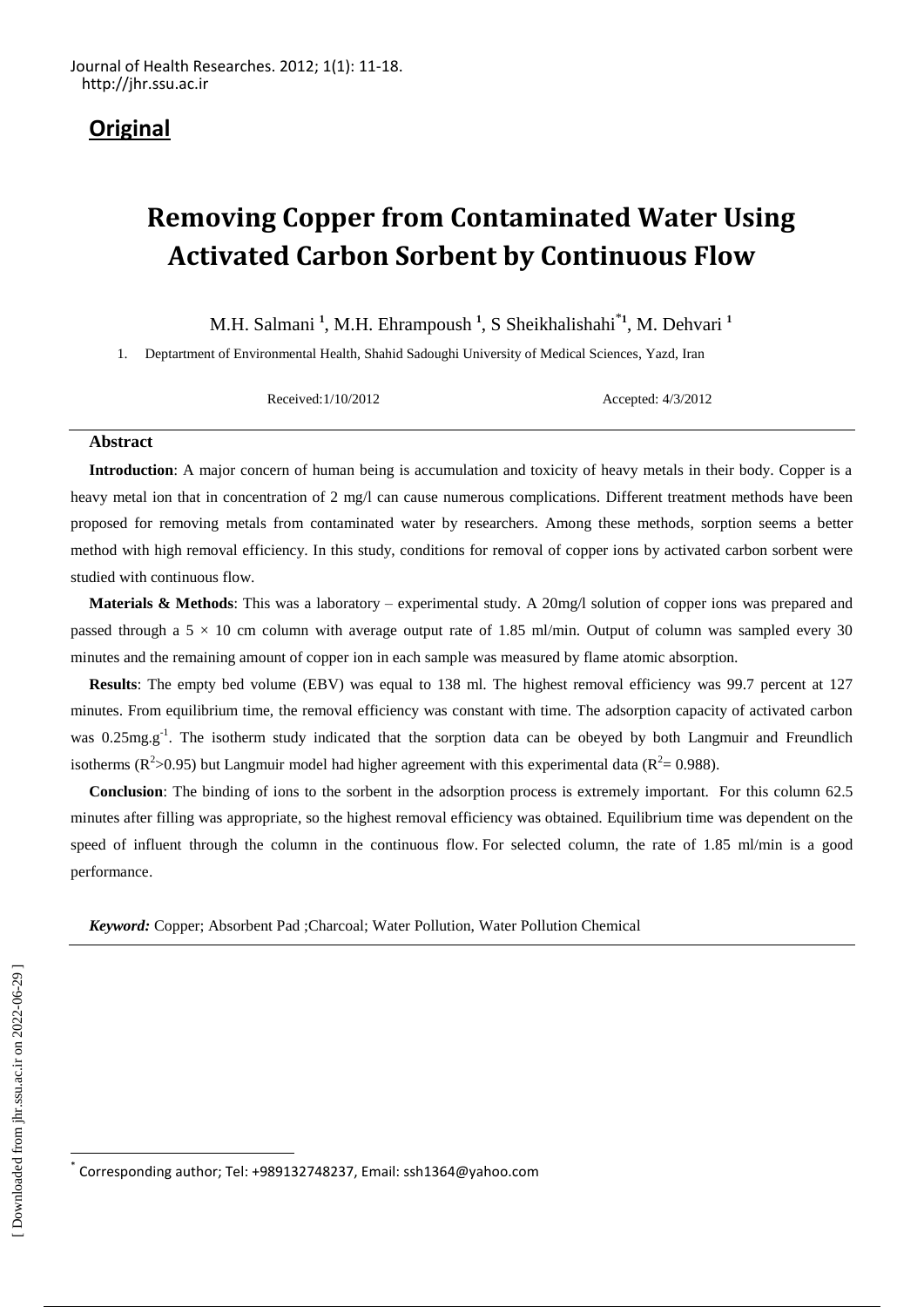# **Introduction**

Copper ions can be found in many wastewater sources including printed circuit board manufacturing, electronics plating, plating, wire drawing, copper polishing, paint manufacturing, wood preservative using and printing operations. Typical concentrations vary from several thousand mg/l from plating bath waste to less than 1 ppm from copper cleaning operations.

Copper is a heavy metal that is naturally observed in the environment and in fragmented water resources. The discharge of wastewater including heavy metals increases the environmental pollution and toxic nature of  $Cu^{2+}$  affects water resources  $^{[1]}$ . Various studies show that the copper ion concentration in drinking water has the range of less than 0.005 to more than 30 mg/l  $^{[2]}$ . Copper ion in small amounts is used in agriculture and is an essential element for health of plants, animals and humans<sup>[3]</sup>. Copper deficiency can cause impaired growth in children and several metabolic problems in adults <sup>[4]</sup>. Copper is not biodegradable in environment, so it accumulates such as other heavy metals and may cause adverse effects. High concentration of copper compounds in drinking and agriculture water sources is the biggest threat to human health so that, in human it creates a kind of disease which is similar to flu  $[5-6]$ . It has been proved that drinking water including 30 grams of copper ion is fatal and the concentration of 1.3 mg/l of the this ion could be a reason for the relatively common diarrhea, abdominal cramps and nausea, especially in the infants  $^{[7]}$ . According to WHO standards, the maximum allowable concentration of copper in drinking water is  $0.2 \text{ mg/l}^{[8]}$ .

The use of treated wastewater (effluent) has been limited for different purposes due to the presence of copper ions. The maximum allowable concentration of copper ions in the Industrial Wastewater Treatment for discharge to surface waters and wells is 1 mg/l. This measure for trees and agriculture irrigation is 0.2 and 5 mg/l for long-term and shortterm uses, respectively; and for ponds fish farming, it should be less than  $2 \text{ mg/l}^{[9]}$ .

In order to protect humans and the environment, removal of copper ions from environments such as water, sanitation and flood is important. Different methods were investigated for reducing heavy metal ions in industrial wastewater and contaminated factories, naming some of them: the use of coagulants, oxidizing agents, membranes, ion flotation  $[10]$ , the use of nanoparticles  $[11]$ , adsorption processes and electrochemical techniques. Since the sorption process is cheaper and simpler than other methods is more usable. Activated carbon has been recognized as the most common and efficient sorbent.

A simple, applied adsorption process in industrial scale and its use in industry is important. For this purpose, the dynamic behavior of natural systems simulated by fixed bed adsorption is necessary. Proper design processes to speed up transit time column on the dissolved contaminants from the column, the amount of contact with contaminated water absorbent (column length) and running conditions are optimized for more efficient removal.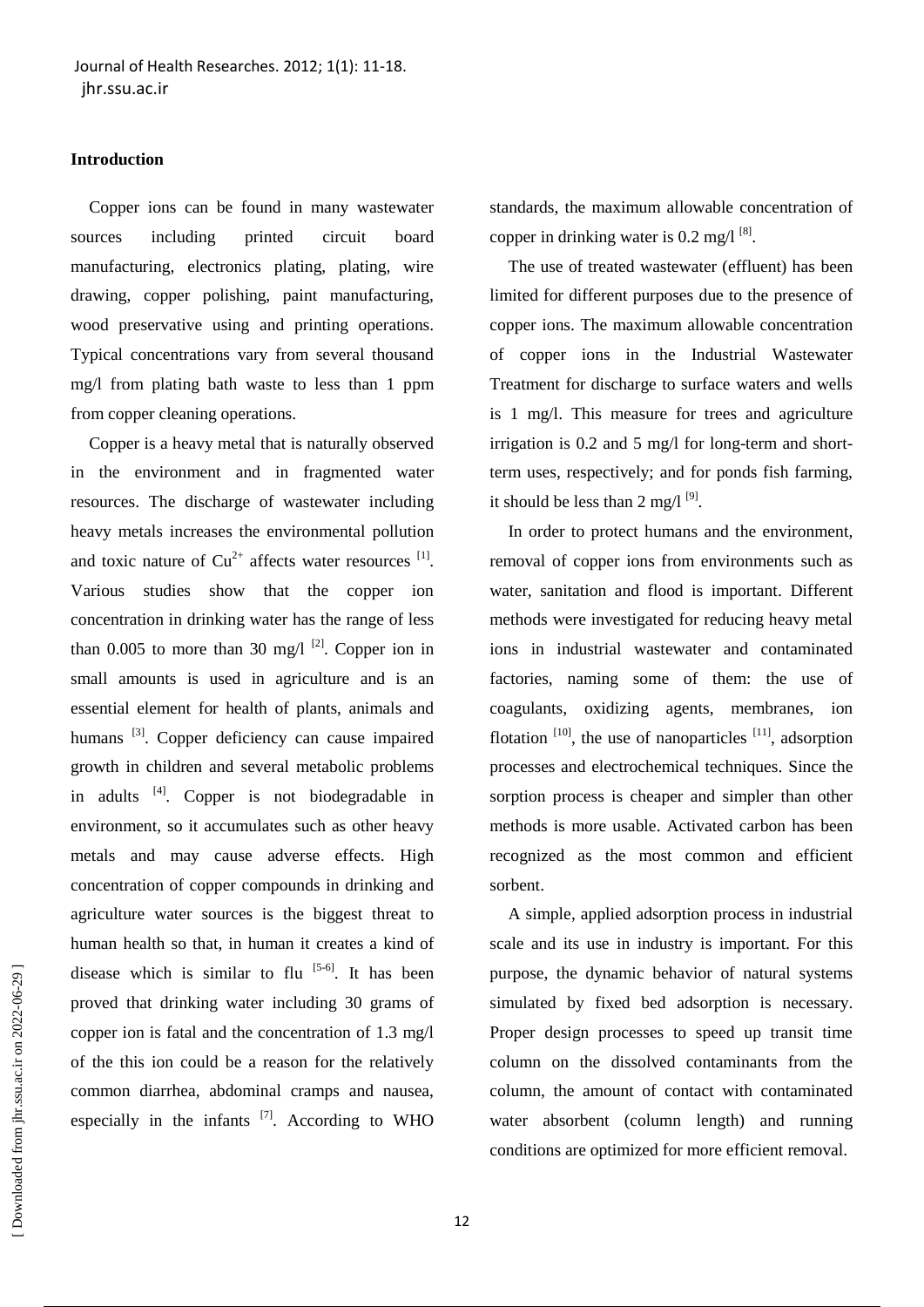In this study, our aim was to use activated carbon as a sorbent for copper ions by utilizing the continuous flow technique (with conditions more similar to real life water treatment system) to improve the efficiency and applicability of the removal process. The continuous flow technique was carried out by using columns packed.

# **Material & Methods**

#### **Chemicals and instruments**

 All laboratory tests were done in 2011 at chemistry laboratory of Shahid Sadoughi University of Medical Sciences. All substances used in the decomposition of pure material were purchased from Merck. Standard and contaminated solutions of copper ions were made from copper sulfate  $(CuSO<sub>4</sub>.7H<sub>2</sub>O)$  salt. Activated carbon was used as granula (mesh 8×30). Chemicals were weighed with precision of  $\pm 0.0001$  g with Mettler digital laboratory scale. Solution pH was measured by a session 3 model digital pH meter. Column using a  $5\times$  15 cm glass was purchased from the Pyrex fan company. For blocking of sorbent, two filters made of silicon with fine pores laser was used. The amount of copper ions was measured by atomic absorption spectrophotometer (20AA) in the laboratory of the Yazd Environmental Health School. Data was analyzed by SPSS software.

#### **Column preparation**

 A schematic diagram of column system used in this study is depicted in figure 1. The column was filled with 20 grams of activated carbon sorbent. Two filters were initially put in the beginning and end of the  $5 \times 10$  column. Some glass beads were filled two sides of the filter to ensure homogenous distribution of influent solution from the top to the bottom. Before feeding the column with an influent solution containing  $Cu^{2+}$ , the column was run with pure distilled water for 2 hours to get wet and preserve the equilibrium between the water and sorbent. Due to uniform distribution of solution, the pressure gradient is reduced and canalization of the sorbent is decreased. So, sorbent particles quickly participate in practice and absorb. It increases the absorption rate.



**Figure 1**. schematic diagram of the column

#### **Testing and sampling**

pH of the feeder copper ion solution was 6.5. Effective concentration of copper ions was 20 mg/l. The experiments were performed by continuous flow. Regular flow of the discharge volume of the solution was measured at given times. Volume of 500 ml of solution containing copper ions passed through the column. Then 5ml samples were collected at 30 minute intervals from column output in an average speed of 1.85 ml/min. pH of all collected samples was adjusted to  $1.5 - 2$  by  $HNO<sub>3</sub> 1$ M, immediately. Then solution sample was stored to measure  $Cu^{2+}$ .

#### **Measuring the Copper ions concentration**

A standard solution of 100 mg/l of copper ions was prepared. Series of standard solutions with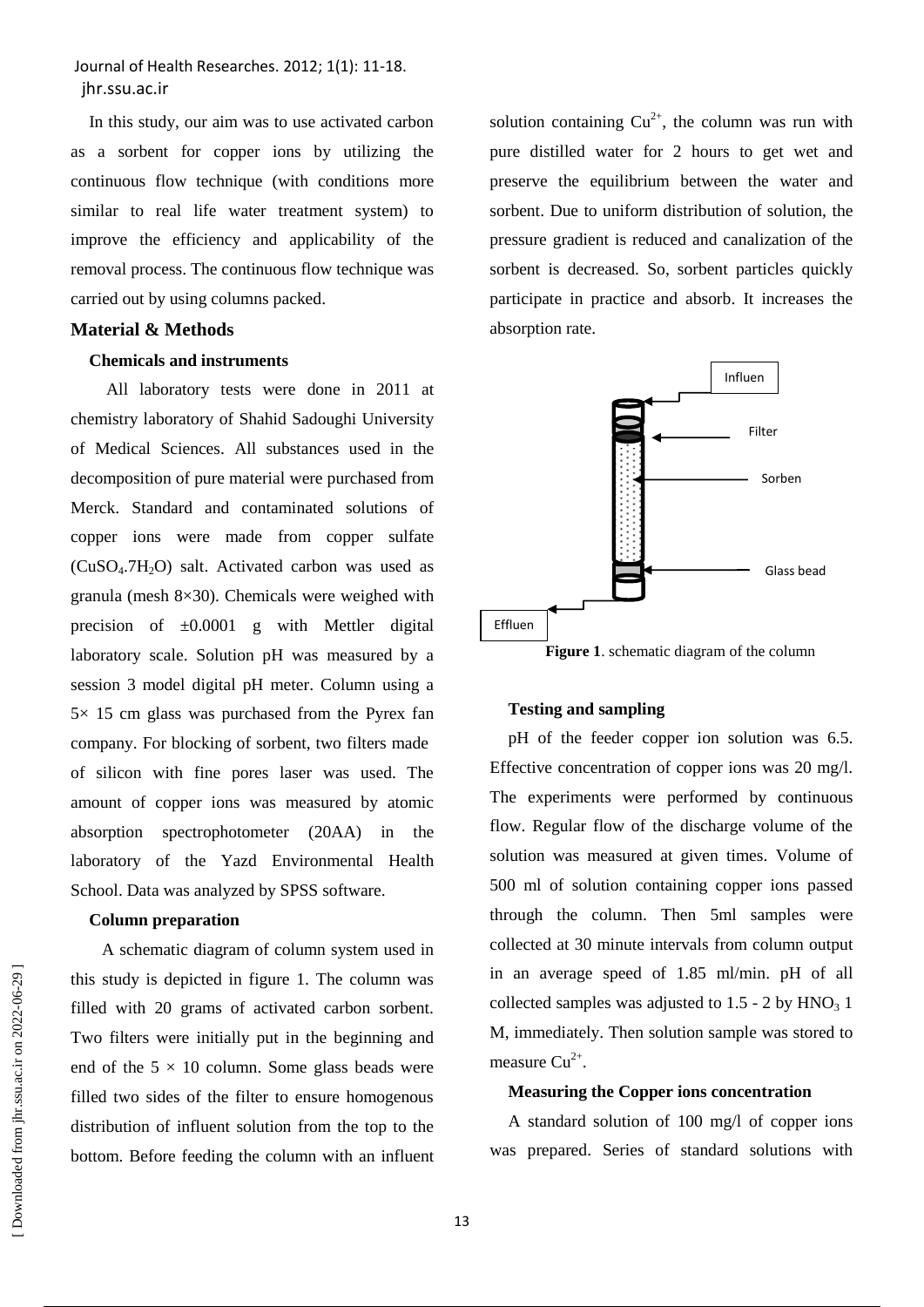concentrations of 1, 3 and 5 mg/l as well as concentrations of 5, 10 and 20 mg/l of copper ions were prepared. Absorption wavelength of 324.7 nm of each solution was measured using a flame mode. To achieve accuracy in the measurement, all measurements were repeated 3 times and the relative standard deviation (RSD) of less than 0.4 was selected. Copper ion concentration for each sample was determined by flame atomic absorption. Additional effluent samples were stored and copper ion concentration was also measured.

#### **Data analysis**

Average amount of retained copper ion concentration was obtained by readout of atomic absorption. The removal efficiency of copper ions was calculated using this formula:

$$
\% R = \frac{C_0 - C_e}{C_0} \times 100 \tag{1}
$$

The amount of copper ion in the adsorbent phase  $(q_e; mg.g^{-1})$  was calculated by using the following equation:

$$
q_e = \frac{(C_0 - C_e)V}{W} \tag{2}
$$

Where  $C_0$  and  $C_e$  are the initial and equilibrium concentration of  $Cu^{2+}$  (mg/l) at any time, V is the volume of solution (L) and W is the mass of the adsorbent  $(g)$ <sup>[12]</sup>.

Generally the Langmuir equation applies to the cases of adsorption on completely homogeneous surfaces where interactions between adsorbed molecules are negligible  $[13]$ . The linear form of the Langmuir is represented by the following equation:

$$
\frac{C_e}{q_e} = \frac{1}{q_{max}K_L} + \frac{C_e}{q_{max}} \qquad (3)
$$

Where  $q_{max}$  is the monolayer capacity of the adsorbent (mg.g<sup>-1</sup>) and  $K<sub>L</sub>$  is the Langmuir constant  $(dm<sup>3</sup>.mg)$  and related to the free energy of adsorption. The plots of  $C_e/q_e$  versus  $C_e$  (Langmuir) for the adsorption of copper ions onto activated carbon give a straight line  $[14-15]$ .

### **Results**

The empty bed contact time (EBCT) was calculated according to flow rate. Feed solution temperature was 25±2ºC. The summery of obtained data is shown in table 1.

| Table 1. The summary of the column data |  |  |  |  |  |
|-----------------------------------------|--|--|--|--|--|
|-----------------------------------------|--|--|--|--|--|

| Empty bed contact time              | 65   |
|-------------------------------------|------|
| Average flow rate $\text{m}$ l/min) | 1.85 |
| Inflow pH                           | 6.5  |
| Initial Cu concentration(mg/l)      | 20   |
| Average temperature( $^{\circ}$ C)  | 25   |
| Max. removal time(min.)             | 12.7 |
| Max. Cu removal (%)                 |      |

Removal efficiency was plotted in time of running using SPSS software. Figure 2 shows the percentage of removal as a function of time. This figure shows that highest removal was achieved at 62.5 minutes after performance.

Several isotherm equations are available for adsorption process. Langmuir, Freundlich and Tempkin are three adsorption isotherm equations that were used in this study. The parameters and  $R^2$ for three models are shown in table 2.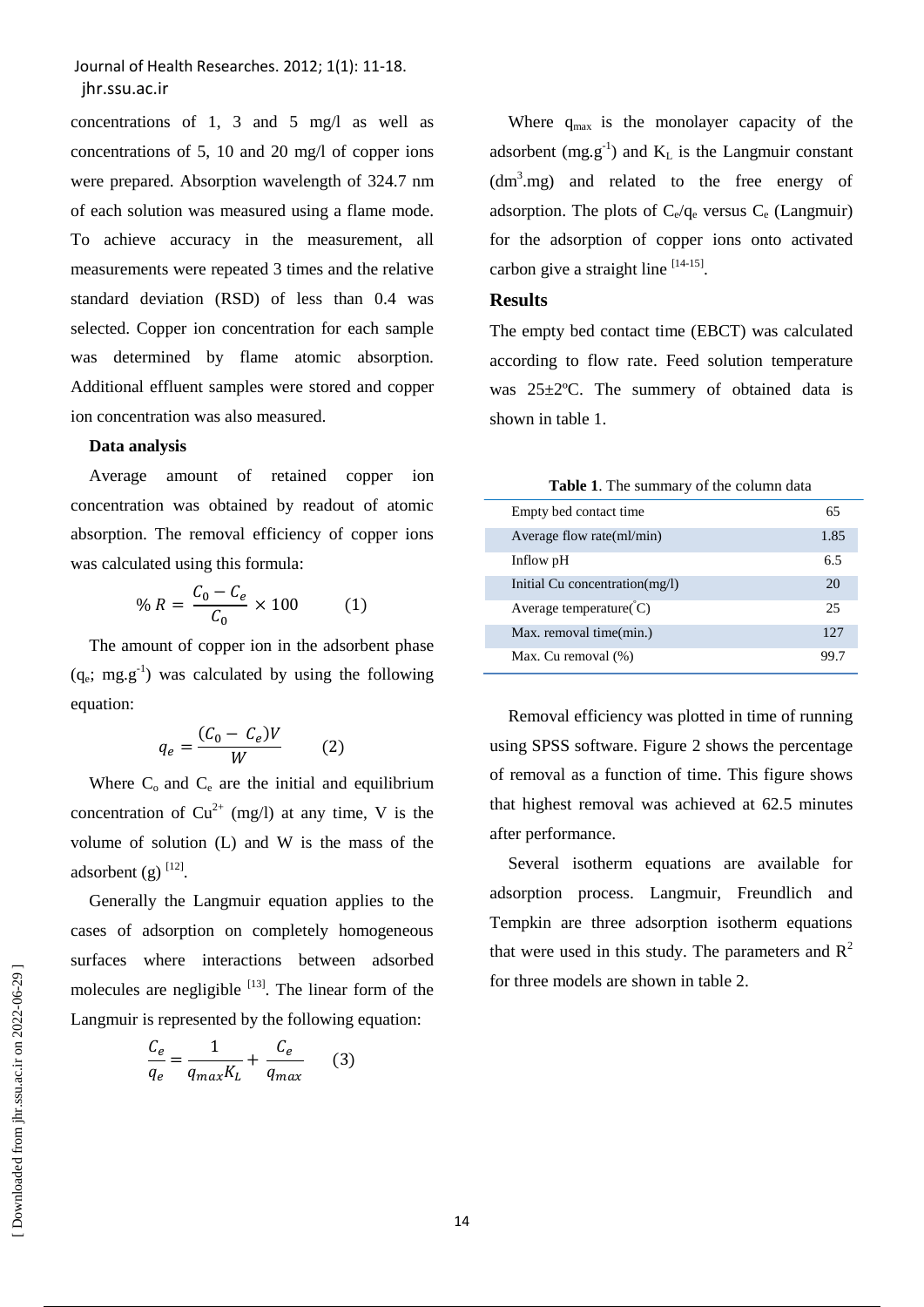

**Figure 2.** Removal efficiency at time of running, V= 1.85 ml/min, pH=6.5

| Langmuir isotherm |                                      | <b>Freundlich isotherm</b> |       | <b>Temkin</b> isotherm |       |  |  |  |  |
|-------------------|--------------------------------------|----------------------------|-------|------------------------|-------|--|--|--|--|
|                   |                                      |                            |       |                        |       |  |  |  |  |
|                   |                                      |                            |       |                        |       |  |  |  |  |
|                   | $K_L$ (dm <sup>3</sup> .mg)<br>0.045 | $K_F(dm^3.g)$              | 0.018 | A(L,g)                 | 0.042 |  |  |  |  |
|                   | 0.0258                               | 1/n                        | 1.207 | $b_t$ (J.mol)          | 0.024 |  |  |  |  |
|                   | $q_{max}(mg/g)$                      |                            |       |                        |       |  |  |  |  |
| $\rm R_L$         | 0.525                                | $\mathbb{R}^2$             | 0.95  | $R^2$                  | 0.644 |  |  |  |  |
| $R^2$             | 0.988                                |                            |       |                        |       |  |  |  |  |
|                   |                                      |                            |       |                        |       |  |  |  |  |

**Table2.** Characteristics of adsorption isotherms  $(C_0=20 \text{ mg/l})$ 

The Langmuir isotherm model had the highest values of regression coefficients ( $R^2 = 0.988$ ). Figure 3 shows the plots of thi**s** model**.**



**Figure 3.** Langmuir isotherm for removal of  $Cu^{2+}$  by activated carbon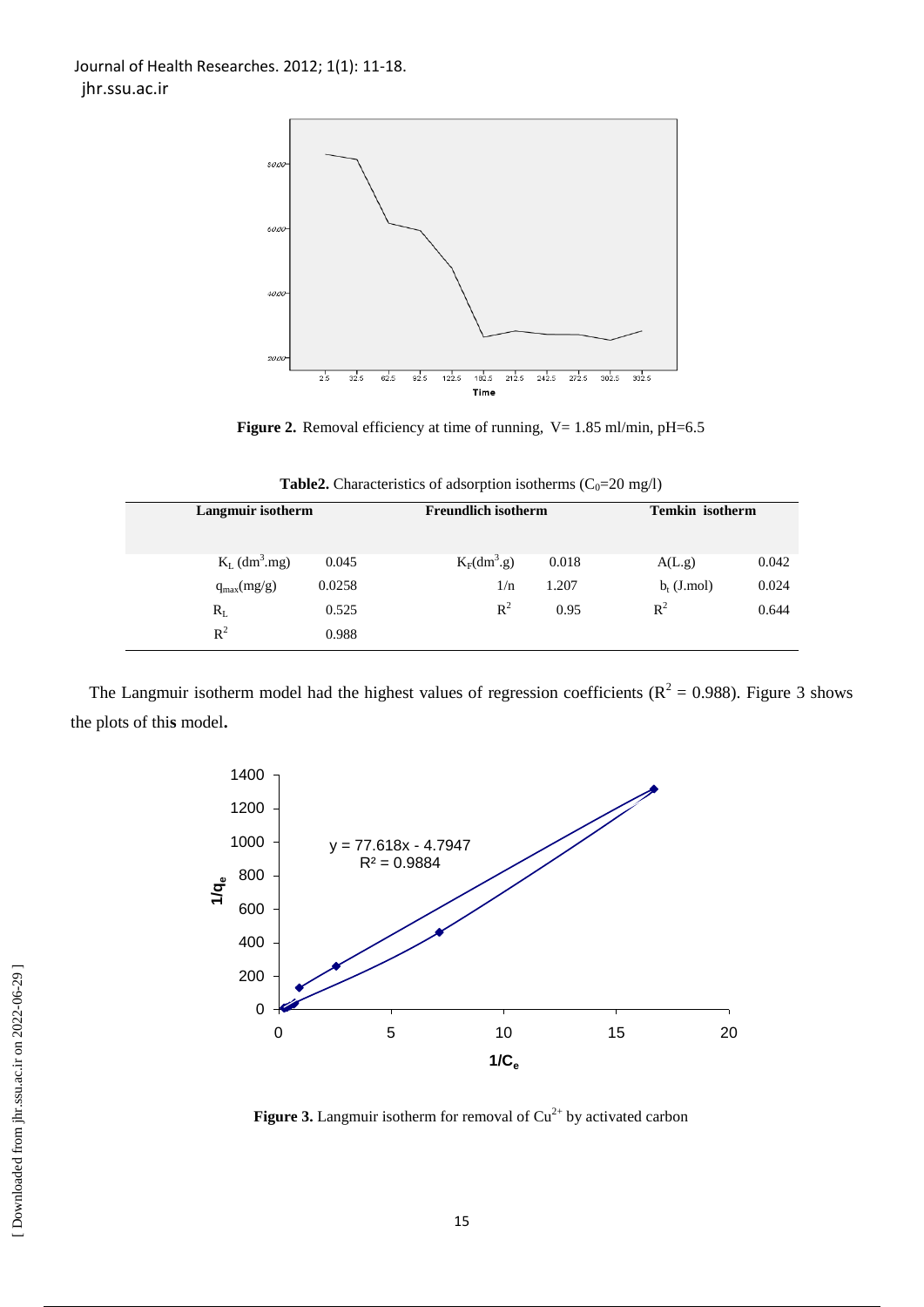#### **Discussion**

It is believed that quite promising results were obtained in the present research by adsorption removal of copper ions from contaminated water. Empty bed volume (EBT) was equal to 138 ml and the highest removal efficiency (99.7%) was observed at 127 min after starting or the maximum removal efficiency has appeared at 62.5 minutes after the running. In a study by Murat Teker, Mustafa Imamo-glu (1999) the equilibrium was attained after shaking for 60 min for  $Cu^{2+}$  and 80 min for  $Cd^{2+}$ . So in each experiment the shaking period was selected as 60 min for Copper  $[7]$  which is consistent with the results of the current study.

The contact time is inevitably a fundamental parameter in all transfer phenomena such as adsorption. Figure 1 showed the influence of contact time on the adsorption of copper ions onto activated carbon. From this figure, 62.5 minutes after filling the column was an appropriate time with the highest removal efficiency  $\left[16\right]$ . This time in the continuous flow of solution through the column strongly depends on the speed. Then, the rate of 1.85 ml/min for selected adsorbent showed acceptable performance. A study for cadmium removal by Vimala (2011) showed that percent removal of cadmium decreased with increase of flow rate and removal of 68.27% was reported in flow rate of 5 ml/min [17].

The effect of equilibrium time on the sorption by adsorbent shows that the adsorption process onto the adsorbent is relatively fast or slow. Figure 1 showed that 62.5 min was a sufficient time for completed removal of copper ions by adsorption onto the activated carbon. This result indicated that the adsorption process was fast. So, the fast adsorption at the initial stage was probably due to the number of vacant sites available on the GAC surface at the beginning. The fast metal uptake by the sorbents may be attributed to their highly porous and mesh structure, which provides ready access and a large surface area for the sorption of the metal ions onto the binding sites. This result is in accordance with the results of Mousavi et al. study (2010). They found that contact time (2h) have maximum effect on the removal of  $Cu^{2+}$  from aqueous solution by the batch adsorption technique using waste tire rubber ash [18].

It is important to consider the capacity of retention of copper by activated carbon. According to figure 2, the adsorbed amount of  $Cu^{2+}$  on amount of activated carbon  $(q_e)$  at 62.5 min was 0.25mg.g<sup>-1</sup>. This result shows that surface area of activated sorbent was very much and the particles had high contribution in the adsorption process. Since ion binding to the adsorbent in the adsorption process is extremely important <sup>[8]</sup>. In addition, the attainment of equilibrium adsorption may be due to the limited mass transfer of the adsorbate molecules from the bulk liquid to the external surface of GAC. The amount of the adsorbed  $Cu^{2+}$ , increased as the time lapses. The similar case was recorded by Onundi et al. They studied the adsorption of copper, nickel and lead ions from synthetic semiconductor industry wastewater by palm shell activated carbon. In their study, the adsorbent showed a rapid metal reduction for the first 5 min of contact time. The percentage of metal removal reached the equilibrium within 30 min for Pb and 75 min for  $Cu^{2+}$  and  $Ni^{2+}$ . It was assumed that the acidic groups on the GAC had affinity for all three metals; the higher initial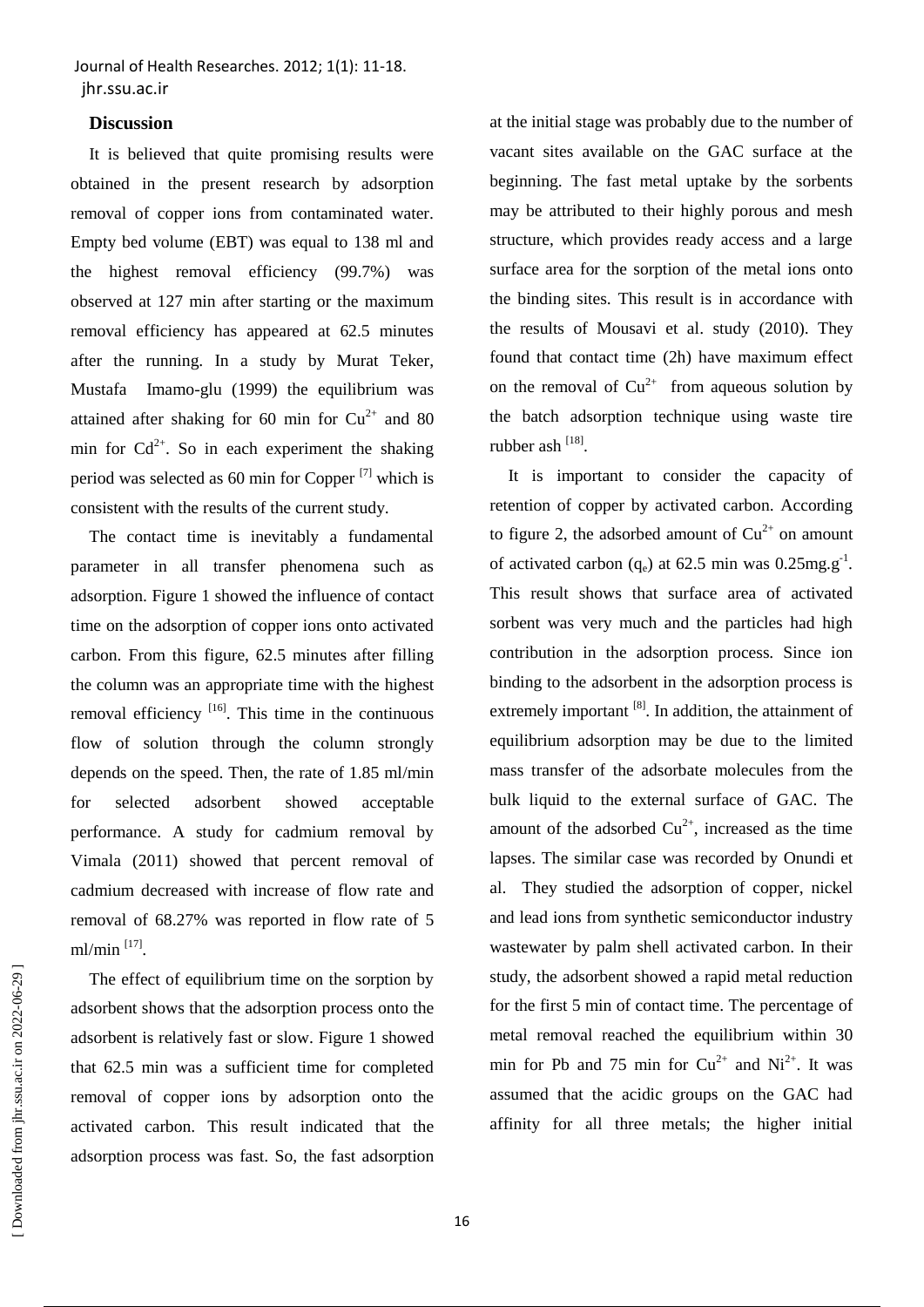concentration of copper ion also favored copper over nickel in the percent uptake achieved by  $75 \text{ min}$ <sup>[19]</sup>.

The equilibrium adsorption isotherms are important to understand the mechanism of the adsorption. Adsorption isotherm models describe the relationship between adsorbates and adsorbents at equilibrium. Several isotherm equations are available and three adsorption isotherm equations (Langmuir, Freundlich and Tempkin) were used in the present study. The applicability of the isotherm models to the adsorption study done was compared by judging the correlation coefficients values  $[12]$ . The Langmuir isotherm model had the highest values of regression coefficients ( $R^2 = 0.988$ ) when compared to the rest of isotherm models, which

showed the homogeneous nature of the adsorbent. The calculated data of Langmuir isotherm which exhibited the highest regression correlation for  $Cu^{2+}$ described a better fitting model than of Freundlich and Temkin isotherms.

The essential feature of the Langmuir isotherm can be expressed by means of  $R_L$ , a dimensionless constant referred to as separation factor or equilibrium parameter  $(R<sub>L</sub>)$  is calculated using the following equation:

$$
R_L = \frac{1}{1 + K_L C_0} \qquad (3)
$$

As the  $R_L$  values lie between 0 and 1, the related adsorption process is favorable  $[14, 15]$ . The  $R_L$  value in this study was 0.525 which indicates that the adsorption process is favorable.

#### **References**

- 1- Jarup L. Hazards of heavy metal contamination. Br Med Bull 2003; 68: 167-82.
- 2- Pontius WF. Water quality and treatment. 4th ed. New York: Mc Graw-Hill;1990.p. 812-17.
- 3- Kumar M, Singh S, Mahajan RK. Trace level determination of u, zn, cd, pb and cu in drinking water samples. Environ Monit Assess. 2006;112(1-3):283-92.
- 4- [Gay D,](http://www.ncbi.nlm.nih.gov/pubmed?term=%22Gay%20D%22%5BAuthor%5D) [Maher W.](http://www.ncbi.nlm.nih.gov/pubmed?term=%22Maher%20W%22%5BAuthor%5D) Natural variation of copper, zinc, cadmium and selenium concentrations in Bembicium nanum and their potential use as a biomonitor of trace metals. [Water Res](http://www.ncbi.nlm.nih.gov/pubmed/12691903) 2003; 37(9): 2173-85.
- 5- Olivares M, Pizarro F, Speisky H, et al. Copper in infant nutrition :safety of world health organization provisional guideline value for copper content of drinking water. J Pediatr Gastroenterol Nutr 1998;26(3):251-7.
- 6- Dragan ES, Dinu MV. Removal of copper ions from aqueous solution by adsorption on ionic hybrids based on chitosan and clinoptilolite. Ion Exchange Letters 2009;2: 15-8.
- 7- Teker M, Imamoglu M. Adsorption of copper and cadmium ions by activated carbon from rice hulls. Turk J Chem 1999; 23: 185-91.
- 8- World Health Organization. Copper in drinking-water, guidelines for drinking-water quality. WHO; 2010.[cited 4 May 2012]. Available from: [www.who.int/water\\_sanitation\\_health/dwq/chemicals/copper.pdf.](http://www.who.int/water_sanitation_health/dwq/chemicals/copper.pdf)
- 9- Netzer A, Hughes DE. Adsorption of copper, lead and cobalt by activated carbon. [Water Research](http://www.sciencedirect.com/science/journal/00431354) 1984;18(8): 927-33
- 10- Salmani MH, Davodi M, Ehrampoush MH. Removal of Cadmium (II) in simulated wastewater by ion flotation technique. in press.
- 11- Salmani MH, Aboueyan M, Ehrampoush MH. Ability of iron oxide nanoparticles in ion silver removal from synthetic wastewater. J Toloo-e-behdasht; 10(1);62-9.